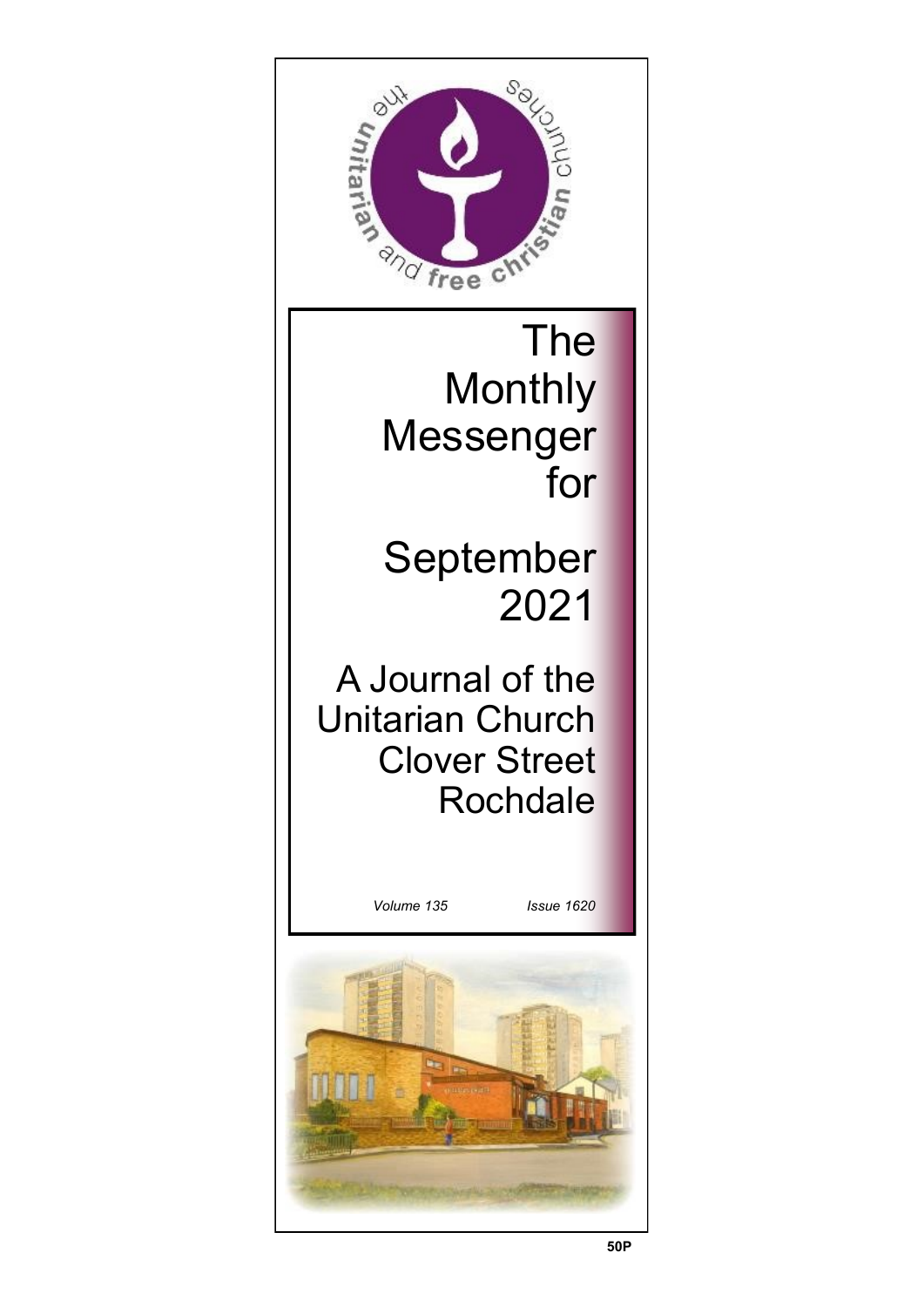#### **PASTORAL TEAM**

Initial Contact & Co-ordinator - Joyce Ashworth Members - Dorothy Jones, Helen Illingworth & Margaret Salt

#### **CHURCH COUNCIL**

**Chairperson** – Diane Bennett **Treasurer** – John Illingworth

#### **Church Admin Assistant** – Paul Hubbard

Council Members - Joyce Ashworth, Helen Illingworth, Dorothy Jones, John & Edna Wood

#### **ENVELOPE SECRETARIES**

Margaret Shore & John Illingworth

### **PULPIT & LETTINGS' SECRETARY**

Paul Hubbard

#### **FLOWER FUND SECRETARIES**

Edna & John Wood 53 Links View, Rochdale OL11 4DD

#### **SAFEGUARDING TEAM**

Co-ordinator - Joyce Ashworth Member - Helen Illingworth

#### **PUBLICITY TEAM**

**Messenger Notices** Joyce Ashworth & Helen Illingworth

**Messenger Publication and Distribution** Paul Hubbard

> **Website Manager**  Diane Bennett

#### **CONTACT DETAILS**

**Paul Hubbard** Tel 07884 123 169 Email: rochdaleunitarian@outlook.com

**Joyce Ashworth** Tel: 01706 659294 Email: joyce.ashworth9@gmail.com

**Diane Bennett** Tel: 01706 371518 Email: diane119@hotmail.com

**Helen & John Illingworth** Tel: 01706 649015 Email: helen@illingworth.org.uk Email: john@illingworth.org.uk

**Margaret Salt** Tel: 01706 852575

**Margaret Shore** Tel: 01706 360883

**John & Edna Wood** Tel 01706 645252 Email: jonwud@tiscali.co.uk

**CHURCH TELEPHONE - 01706 648461**



| <b>:米米米米米米米米米*&gt;</b> |
|------------------------|
|                        |
|                        |
|                        |
|                        |
|                        |
|                        |

The flowers either side of our communion table are taken to our members and friends who are unable to be with us for many reasons.



Should you know of someone for whom Church flowers would be a source of comfort and solace please have a word with Helen or Joyce

## **100 CLUB WINNERS**

| 1st | 01 | Joyce Ashworth |
|-----|----|----------------|
|     |    |                |

- 2nd 35 Peter Illingworth
- 3rd 84 Edna Wood

**Congratulations** 

Prizes- 1st £30 - 2nd £15 *-* 3rd £5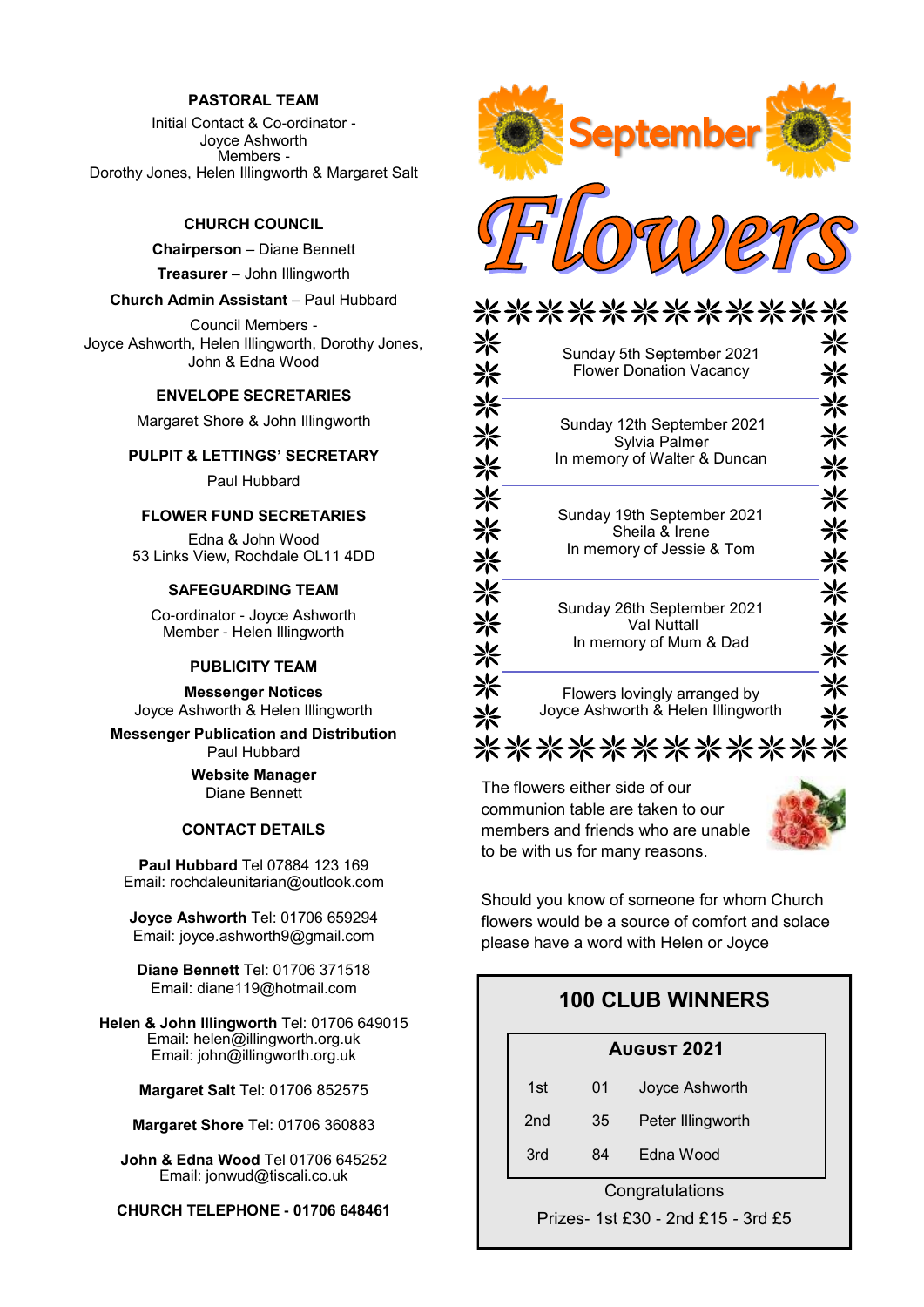# **ETTER FROM THE EDITOR**

**L** Hello Dear Reader, and welcome to September's edition of The Messenger.



This month's edition brings the return of the calendar centre-fold as well as the rotas for Teas and for Wardens (so be nice!).

Joyce has out-done herself again with a zestyrecipe on the page opposite (where does she find the time?) and, as usual, we bring you all the latest news on your friends at church and the Movement at large.

Normally I would ask people at this time of year if they'd been anywhere nice on holiday; less chance of that for this year, I think. But if on the off-chance you did manage to get away — I'm very jealous!

# **A DVANCE NOTICE**

## **The future of the NWPA**

**A proposal to hand over to Unitarian College, who are now delivering Foundation and Rites of Passage courses.** 

(from the minutes of the previous NWPA AGM): Ann Peart began the discussion by proposing that we 1, hand over the Foundation and Rites of Passage courses to Unitarian College (UC) to deliver and 2, we discuss with them what other NWPA activities they might be able to take on board. This led to a substantial discussion on what NWPA was for, whether it had any value in the present day, what its objects included, how difficult it was to continue activities with fewer workers etc. This led to 2 actions being decided upon: 1 Natasha, who has close links with UC, to have a conversation with relevant people to the end of exploring links with them. 2 NWPA to hold an open meeting via Zoom and in person to discuss the future of NWPA and its links with UC. Ann Peart suggested that we ask congregations via a letter, to respond with their ideas prior to this meeting and she offered to be the recipient of these responses.

> **Date of the meeting:** Tuesday 14 September **Place:** Cross Street Chapel, Manchester **Time:** 7.00pm

Clover Street will be sending a delegate to this meeting. If you have anything you wish to raise please contact Joyce Ashworth, Tel: 01706 659294 Email: joyce.ashworth9@gmail.com



## **Orange and Almond Cake**

(takes 50 mins - serves 12)



Another mouth-watering recipe from our chef-inresidence, Joyce Ashworth. The guideline is 12 servings, but I think this one's so good, I'd be reluctant to share!

- 1 medium orange
- 175g/6oz butter, softened
- 175g/6oz light muscovado sugar
- 3 eggs
- 175g/6oz self-raising flour
- Half tsp bicarbonate of soda
- 50g/2oz ground almonds
- Icing sugar for dredging
- 1) Preheat oven to 190C/Fan 170C/Gas 5
- 2) Grease and line base of 23cm/9in round, deep cake tin.
- 3) Cut whole orange skin, pith, flesh into pieces, removing any pips, then whizz in food processor to finely chopped puree.
- 4) Tip remaining ingredients, except icing sugar, into processor and whizz for 10 seconds until smooth.
- 5) Pour into prepared tin and smooth top.
- 6) Bake for 25-30 mins until cake is risen and brown.
- 7) Allow to cool in tin 5 mins before turning out onto a wire rack.
- 8) Dredge with icing sugar before serving.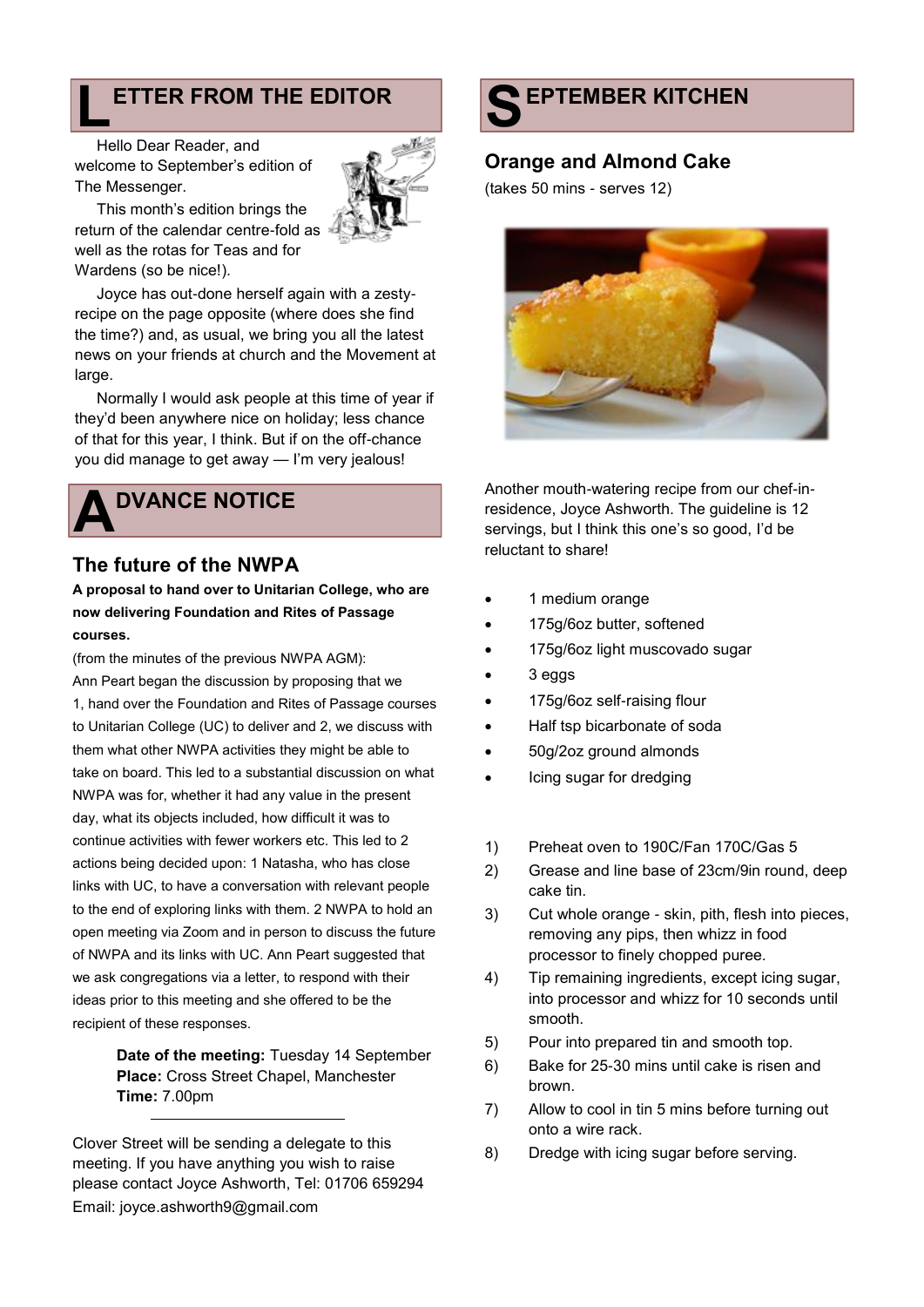# **RUC CALENDAR**



### **Flower Month** Joyce Ashworth & Helen Illingworth

# **SEPTEMBER**

| Thur | 02 | 13.30 | General Council Meeting in Green<br>Room                  |
|------|----|-------|-----------------------------------------------------------|
| Sun  | 05 | 10.30 | Q unday Service led by Chrissie<br>$\bigcup$ Wilkie       |
| Mon  | 06 | 19.30 | General Council Meeting via Zoom                          |
| Sun  | 12 | 10.30 | Cunday Service led by Helen Mills                         |
| Mon  | 13 | 19.15 | NELUM meeting at Bury                                     |
| Mon  | 13 | 19.30 | Book Circle in Blue Room, see pg 9                        |
| Sun  | 19 | 10.30 | Sunday Service, leader TBA                                |
| Sun  | 26 | 10.30 | <b>A</b> arvest Service led by GA<br>President Anne Mills |

| <b>OCTOBER</b> |  |  |                                                                                                                                                       |
|----------------|--|--|-------------------------------------------------------------------------------------------------------------------------------------------------------|
|                |  |  | Sun $\begin{array}{ c c c c c c }\n\hline\n\text{03} & 10.30 & \text{Sunday Service led by Rev Celia} \\ \hline\n\text{Cartwright} & & & \end{array}$ |
|                |  |  | Mon $\begin{vmatrix} 04 & 19.30 \end{vmatrix}$ General Council Meeting                                                                                |

# **ROTA**

| <b>WARDEN/COFFEE ROTA FOR</b><br>2021                                                                                                   |     |     |     |     |
|-----------------------------------------------------------------------------------------------------------------------------------------|-----|-----|-----|-----|
| Margaret Salt & Joyce                                                                                                                   |     | 26  | 31  | 05  |
| Ashworth                                                                                                                                |     | Sep | Oct | Dec |
| John & Helen Illingworth                                                                                                                | 29  | 03  | 07  | 12  |
|                                                                                                                                         | Aug | Oct | Nov | Dec |
| Margaret Shore & Dorothy                                                                                                                | 05  | 10  | 14  | 19  |
| Jones                                                                                                                                   | Sep | Oct | Nov | Dec |
| Helen Illingworth & Margaret                                                                                                            | 12  | 17  | 21  | 25  |
| Salt                                                                                                                                    | Sep | Oct | Nov | Dec |
| Dorothy Jones & Margaret                                                                                                                | 19  | 24  | 28  |     |
| Shore                                                                                                                                   | Sep | Oct | Nov |     |
| Important - should you be unable to attend please<br>arrange for a stand-in, it is difficult for one person to<br>cover both functions. |     |     |     |     |

#### **A RE YOU SITTING COMFORTABLY?**



Ed: I attended Padiham for the first time since the first lockdown in 2020 this last week. Like Clover Street, Nazareth Unitarian Chapel in Padiham has spent a lot of time (and capital!) refurbishing its buildings and letting spaces during the period when Covid-19 closed places of worship to congregations and the public.

I was delighted to see Rochdale's surplus stock of red chairs from the downstairs Silver (Games' Room) being put to excellent use and matching the new décor well. The members at Padiham extend their greetings to their brothers and sisters in Rochdale, and express their gratitude for such a bargain batch of seat upon which to enjoy a good cuppa and after-service chat!

## *Miscellaneous musings on daily life…*

The most effective way to remember your wife's birthday is to forget it once…

Ask advice but use your common sense. – *Yiddish proverb*

Kind: someone who could tell you all about his operation – but doesn't.

Government expert: one who complicates simple things.

Sharp tongues have a way of sharpening other tongues. – *E Stanley-Jones*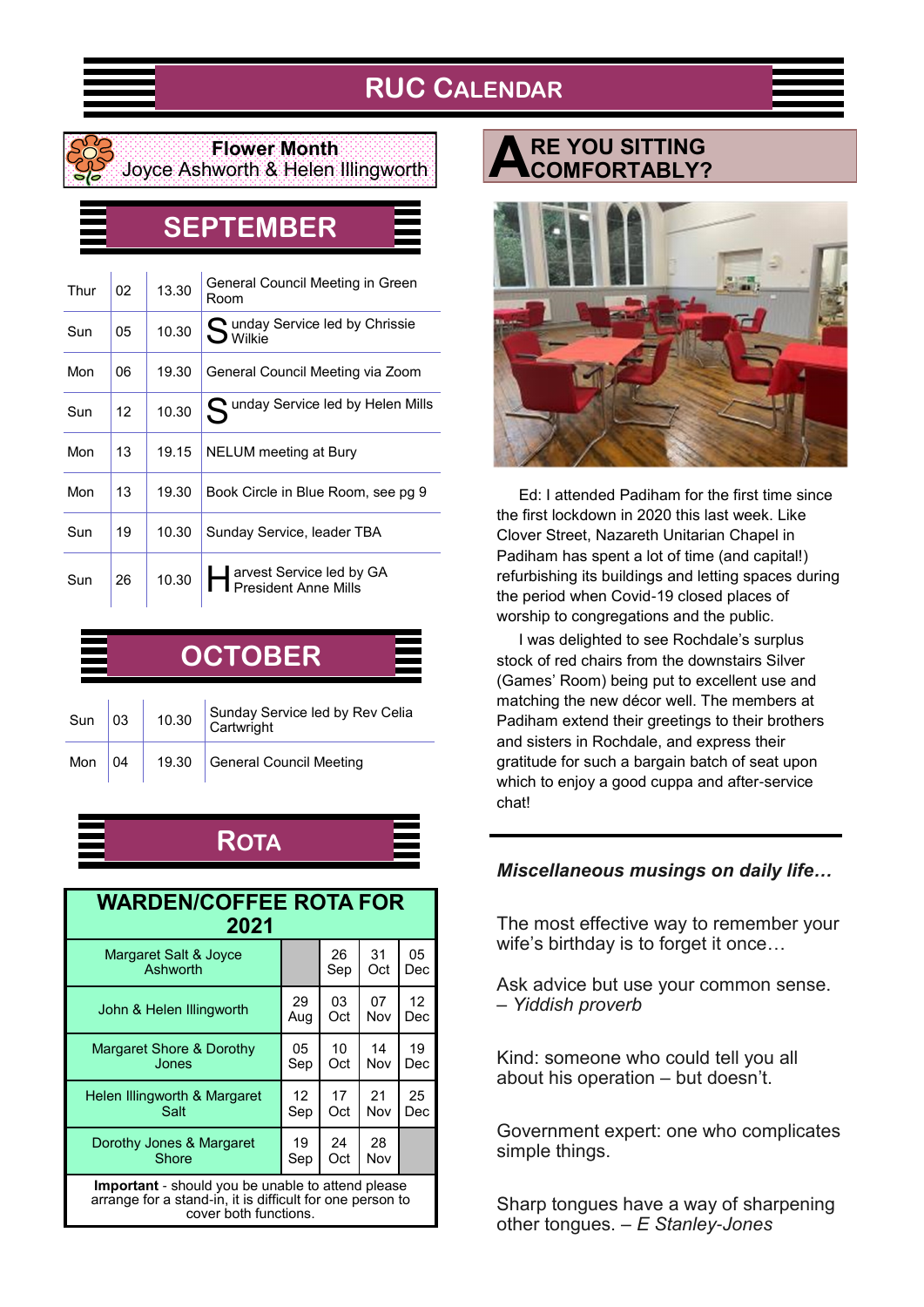# **R "ABOUT PEOPLE" EFLECTION**

It's good to know that **Diane Bennett** is progressing well. She is currently undergoing physio sessions to relieve stiffness in her arm and shoulder before she starts radiotherapy treatment. We assure you our thoughts are with you Diane and send lots of love.

We were sorry to learn that following **John Greenwood's** operation to remove a kidney he has to undergo chemotherapy as the blockage in the urethra which caused the kidney to stop working can't be removed. We wish John well as he starts his treatment and hope it won't be too debilitating.





Not a traditional letter for this month, but one of our loyal subscribers, Elaine Whyment, has sent in this little gem which I reproduce below.

After all, life's too short for dusting — thank you Elaine!



#### **Dust If You must**

Dust if you must, but wouldn't it be better, To paint a picture or write a letter, Bake a cake or plant a seed, Ponder the difference between want and need?

Dust if you must, but there's not much time, With rivers to swim and mountains to climb, Music to hear and books to read, Friends to cherish and life to lead.

Dust if you must, but the world's out there With the sun in your eyes, the wind in your hair, A flutter of snow, a shower of rain. This day will not come 'round again.

Dust if you must, but bear in mind, Old age will come and it's not always kind. And when you go and (go you must) You, yourself, will make more dust.

- Rose Milligan



The following was submitted by Joyce Ashworth:

As we grow older, our families and communities grow older as well. Children grow into adults and have their own children, and parents grow older and become grandparents and great-grandparents. The needs of family and community change as time passes for each member. Hopefully we find opportunities to learn from our elders and opportunities to mentor the young. We should be patient with ourselves and those around us as we all learn in growing and supporting one another.

Let us seek consciously to be tender and encouraging, thoughtful and supportive within our families and communities. Being a reservoir of love creates broad support from which more love can grow.



We are delighted to be meeting in person at Church on Monday 13th September when we will be discussing The Fault in Our Stars by John Green. Here's the review from the back cover of the book.



Group

The Fault in Our Stars is award-winning author John Green's most ambitious and

heartbreaking work yet, brilliantly exploring the funny, thrilling and tragic business of being alive and in love.

Despite the tumor-shrinking medical miracle that has bought her a few years, Hazel has never been anything but terminal, her final chapter inscribed upon diagnosis. But when a gorgeous plot twist named Augustus Waters suddenly appears at Cancer Kid Support Group, Hazel's story is about to be completely rewritten.

We are always happy to welcome new members. If you'd like to join us, please let Joyce know and she'll let you have a copy of the book.

Helen I

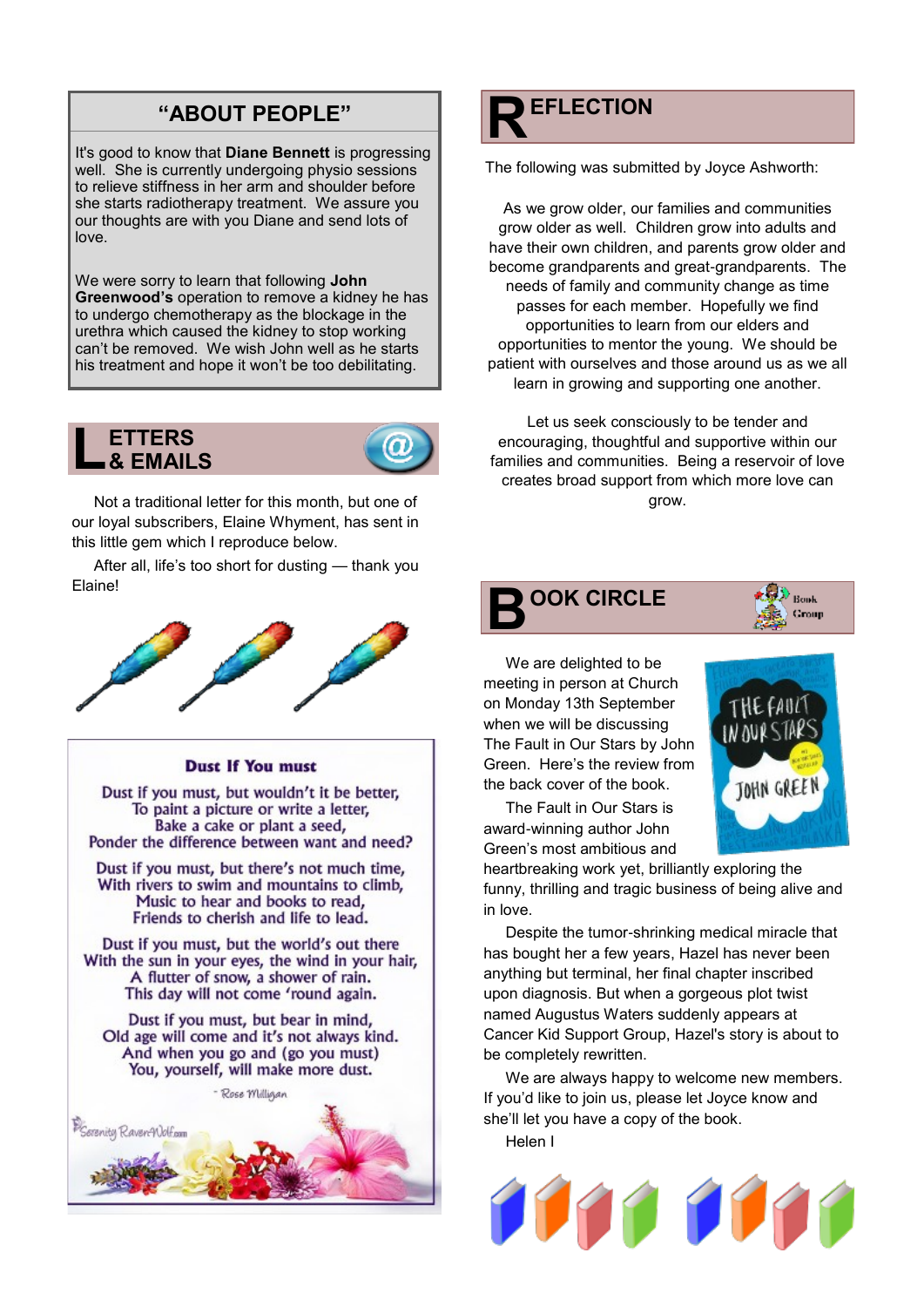

...er Vicar, it's about that flower Mrs Brindle's brought back from her foreign holiday...



# **Falling Down...**

When a Methodist minister falls down the stairs, he picks himself up and says, "That was an experience, how do I learn from it?"

When a Catholic priest falls down the stairs, he picks himself up and says, "I must have done something really bad to deserve that."

When a Presbyterian minister falls down the stairs, he picks himself up and says, "That was inevitable, I'm glad it's over."

When a Baptist minister falls down the stairs, he picks himself up and says, "Which one of my deacons pushed me?"

When a vicar falls down the stairs, he picks himself up and says, "Will I need a faculty to get the staircase repaired?"

When a Unitarian minister falls down the stairs, he picks himself up and says, "The church committee will answer for this!"

(Ok, I made the last one up, but it's still probably true.)





Imagining the future: an invitation to Gen Z and Millennial Unitarians

As we look towards our future, we want to hear the voices of younger adults. What are your wishes for Unitarianism in decades to come? What are your hopes for society as we move beyond pandemic? What are the big issues that you're concerned about right now? What are the important issues in your own life? How do you wish to be in service to your community and wider society? What questions are you holding in your own spiritual enquiry?

Join our open forums to share your perspectives with the GA's Chief Officer Liz Slade, and connect with other Unitarians your age.

Session 1: Gen Z (roughly 18-25 year olds) Wednesday 15 September, 6pm Register:

https://us02web.zoom.us/meeting/register/ tZEqdO2gpj8pHNQc8plLP7z66GsnI8wv4rGR

Session 2: Gen Y / Millennials (roughly 25-40 year olds) Wednesday 29 September, 6pm Register: https://us02web.zoom.us/meeting/register/ tZEvfumhpj4pHdPsAKEfZ-qvLmNdlRuuRCCj

If you're slightly outside these age ranges but feel moved to join a particular group, please come! They're for guidance – you'll know where feels right for you.

Participants must be 18 or over; however 14-17 year olds may wish to join Bad Coffee Club to connect with other Unitarian teens. For more information on Bad Coffee Club please contact Gavin Howell – GA Youth Coordinator.

ghowell@unitarian.org.uk